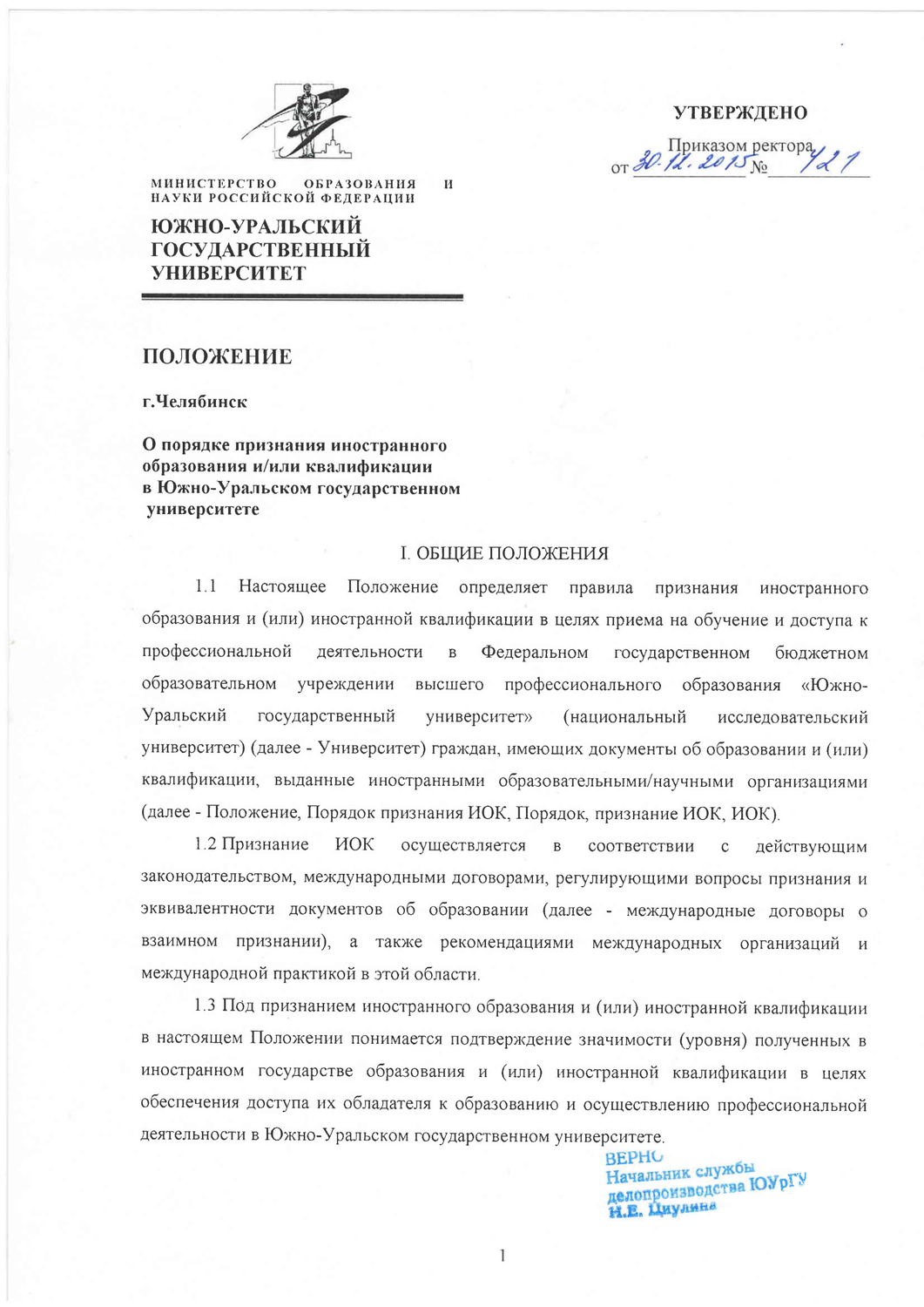1.4 Признание ИОК в Университете осуществляет Экспертный центр оценки документов об образовании управления международного сотрудничества (далее - ЭЦОДО YMC).

## **II. ПОРЯДОК ПРОЦЕДУРЫ ПРИЗНАНИЯ**

2.1 Основанием для выполнения процедуры признания является подача заявления обладателем ИОК о признании ИОК в целях приема на обучение или трудоустройства в Университет (далее - заявление) с приложением необходимых документов.

В заявлении указываются следующие сведения:

а) фамилия, имя, отчество (последнее - при наличии) обладателя ИОК;

б) реквизиты документа, удостоверяющего личность обладателя ИОК, его адрес, номер телефона (при наличии), адрес электронной почты (при наличии);

в) наименование и реквизиты документа об иностранном образовании и (или) иностранной квалификации;

г) наименование организации, выдавшей документ об иностранном образовании и (или) иностранной квалификации:

д) наименование иностранного государства, на территории которого получено иностранное образование и (или) иностранная квалификация;

е) указание о согласии обладателя иностранного образования и (или) иностранной квалификации или его законного представителя на обработку персональных данных, содержащихся в заявлении и прилагаемых к нему документах, в порядке, установленном законодательством Российской Федерации о персональных данных;

2.2 К заявлению прилагаются следующие документы:

а) оригинал документа об иностранном образовании и (или) иностранной квалификации и приложения к нему (если последнее предусмотрено законодательством государства, в котором выдан такой документ);

б) копия документа, удостоверяющего личность обладателя иностранного образования и (или) иностранной квалификации, и заверенный в установленном порядке перевод на русский язык (если документ составлен на иностранном языке);

в) заверенный в установленном порядке перевод (или заверенная в установленном порядке копия в случае, если документ полностью дублируется на русском языке) документа об иностранном образовании и (или) иностранной квалификации и приложения к нему, включая перевод печатей, имеющихся на документе об иностранном образовании и (или) иностранной квалификации и приложения к нему;

г) доверенность, выданная в установленном порядке (в случае, если заявителем является лицо, уполномоченное обладателем иностранного образования и (или)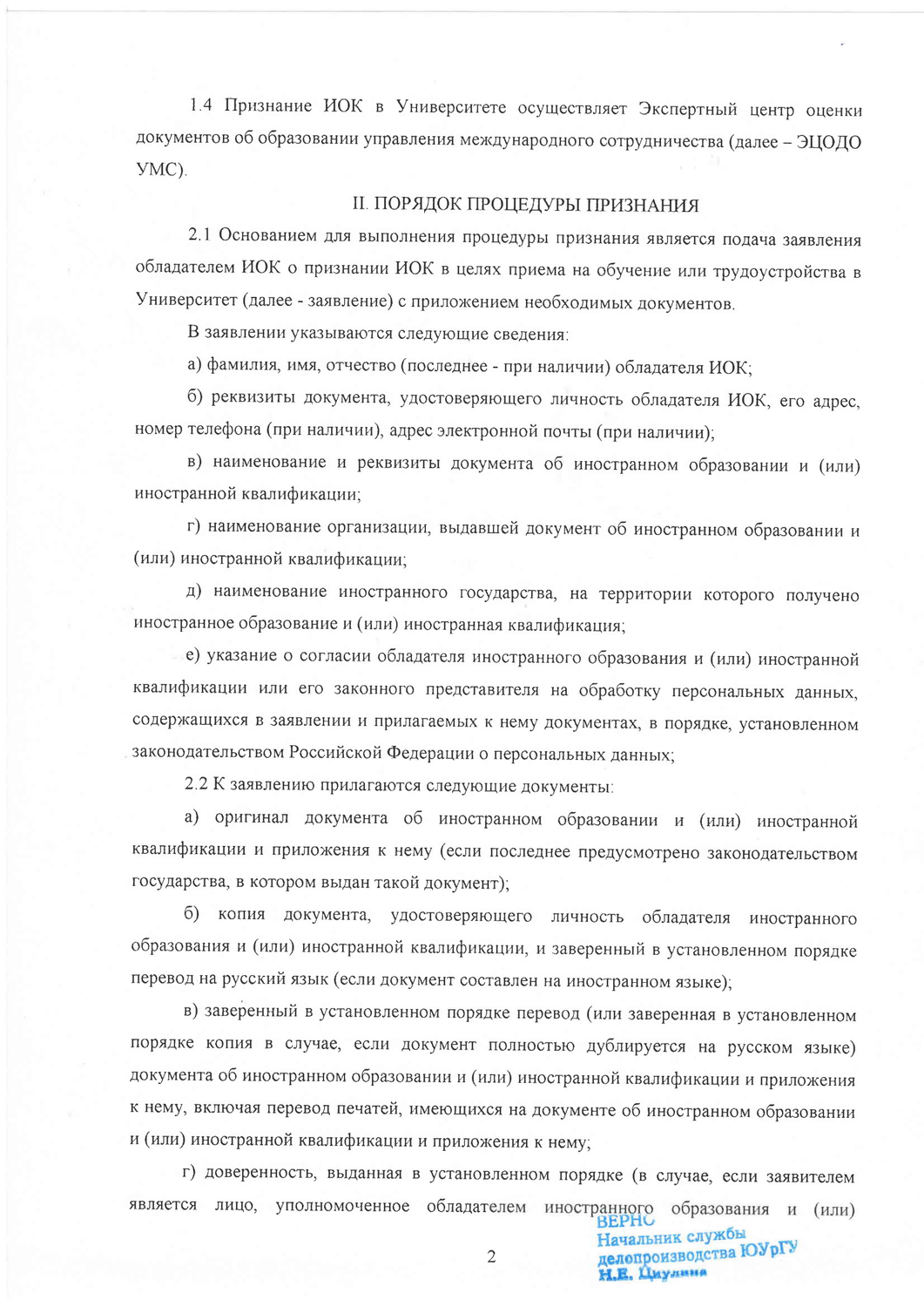иностранной квалификации или его законным представителем), и заверенный в установленном порядке перевод доверенности на русский язык (если документ составлен на иностранном языке).

Обладатель ИОК может представить дополнительные доказательства своего иностранного образования и (или) иностранной квалификации, в том числе документы, подтверждающие обучение и получение иностранного образования и (или) иностранной квалификации, наличие лицензии и (или) аккредитации (аттестации) образовательной программы и (или) организации, выдавшей документ об иностранном образовании и (или) иностранной квалификации, других форм официального признания иностранной организации, выдавшей документ об иностранном образовании и (или) иностранной квалификации, в том числе и о профессиональных навыках. Перечисленные документы представляются вместе с их переводами на русский язык, заверенными в установленном порядке.

Оригинал документа об образовании и/или квалификации и приложения к нему (при наличии) после принятия заявления возвращается заявителю.

2.3 Основанием для начала признания является поступившее заявление, предусмотренное пунктом 2.1 настоящего Положения, с приложением документов, предусмотренных пунктом 2.3 настоящего Положения (далее вместе - документы). Документы могут быть представлены на бумажном носителе непосредственно, по почте, в электронной форме. После получения полного пакета документов осуществляются следующие действия:

а) Специалист ЭЦОДО УМС осуществляет прием и регистрацию документов в течение 1 рабочего дня.

б) В случае представления документов не в полном объеме, неправильно оформленных и (или) неправильно заполненных, специалист, ответственный за проверку документов, в течение 5 рабочих дней с даты их поступления готовит уведомление о возврате документов и возвращает обладателю ИОК указанные документы без рассмотрения по существу. В случае направления обладателем ИОК документов в электронной форме уведомление об отказе в рассмотрении документов по существу направляется в электронной форме с уведомлением о доставке этого сообщения.

в) При представлении обладателем ИОК документов в полном объеме, правильно оформленных и заполненных, Университет принимает указанные документы к рассмотрению по существу.

2.4 После принятия полного комплекта документов осуществляются следующие действия: **BEPHO** 

3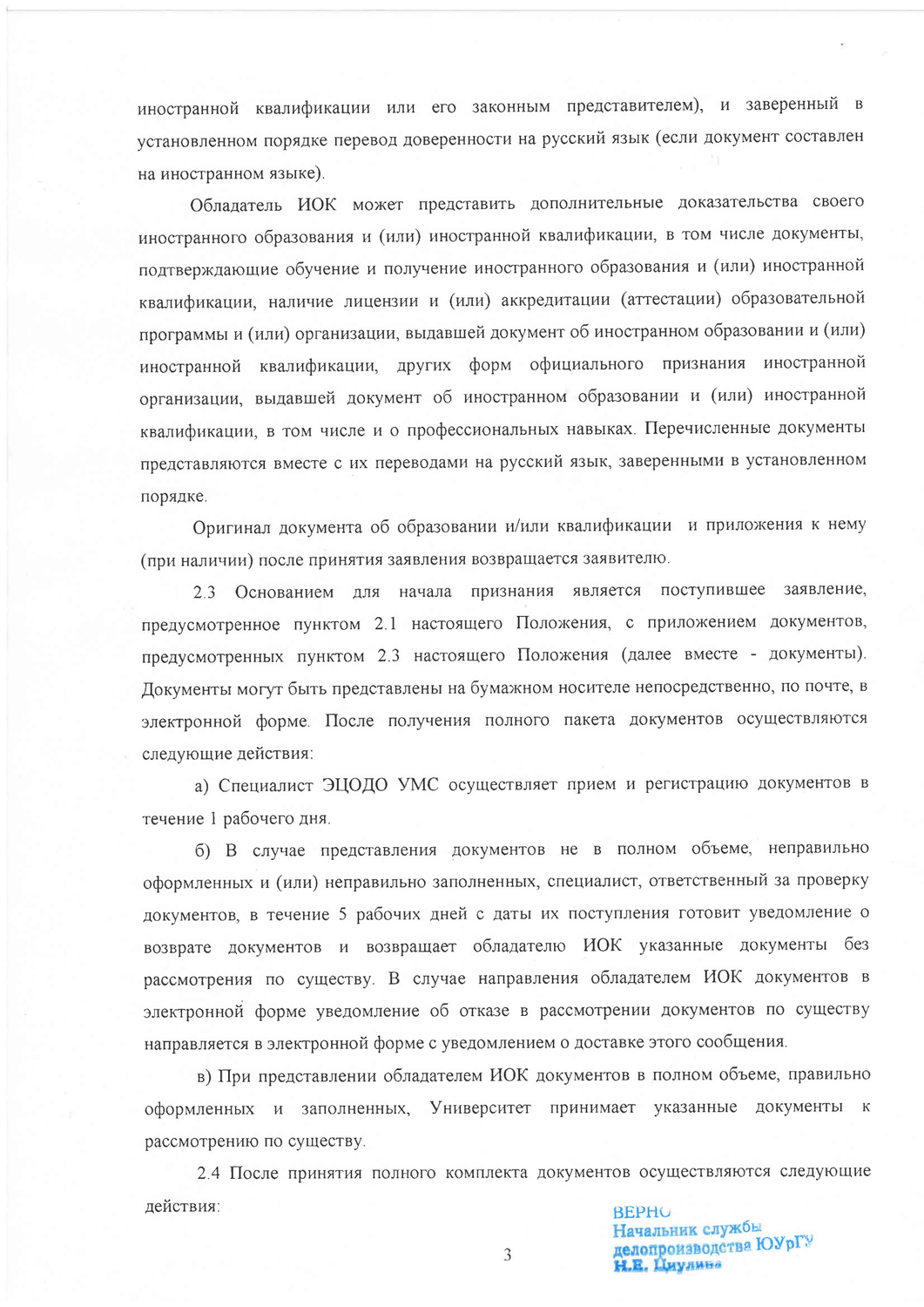а) проверка наличия официальной информации о существовании организации, в которой получено иностранное образование и (или) иностранная квалификация;

б) проверка документа об иностранном образовании и (или) иностранной квалификации на соответствие бланка, комплектности, содержания и способа заполнения требованиям, установленным в иностранном государстве, отсутствие исправлений и других искажений представленной в нем информации;

в) установление факта регистрации документа об иностранном образовании и (или) иностранной квалификации в официальной базе данных документов об образовании иностранного государства (при наличии таковой);

г) установление факта наличия у обладателя иностранного образования и (или) иностранной квалификации, подпадающих под действие международных договоров о взаимном признании, а также полученных в иностранных образовательных организациях, перечень которых с указанием соответствия получаемых в них образования и (или) квалификации образованию и (или) квалификации, полученным в Российской Федерации, устанавливается Правительством Российской Федерации (далее - Перечень).

Выполнение действий, предусмотренных подпунктами "а" - "г" настоящего пункта, осуществляется в срок, не превышающий 10 календарных дней с даты передачи документов, принятых к рассмотрению по существу.

При положительном результате указанной в пункте 2.4 настоящего Положения проверки документов, а также, если иностранное образование и (или) иностранная квалификация не подпадает под действие международных договоров о взаимном признании или получено в иностранных образовательных организациях, не включенных в Перечень, осуществляется установление наличия проведенной ранее экспертизы аналогичного документа об иностранном образовании и (или) иностранной квалификации (документа, выданного другому лицу в той же организации в те же сроки и освоение образовательной подтверждающего программы **TOLO** же уровня  $\mathbf{M}$ направленности, что и документ об иностранном образовании и (или) иностранной квалификации, представленный его обладателем).

2.5 При соответствии ИОК условиям пункта 2.4 оформляется Экспертное заключение по форме, указанной в Приложении 1 к данному Положению.

2.6 Если ранее проводилась экспертиза в отношении документа об иностранном образовании и (или) иностранной квалификации, аналогичного документу об иностранном образовании и (или) иностранной квалификации, представленному обладателем ИОК, то результаты указанной экспертизы, предусмотренные подпунктами "б" - "е" пункта 2.4 настоящего Положения, учитываются при проведении экспертизы.

 $\overline{4}$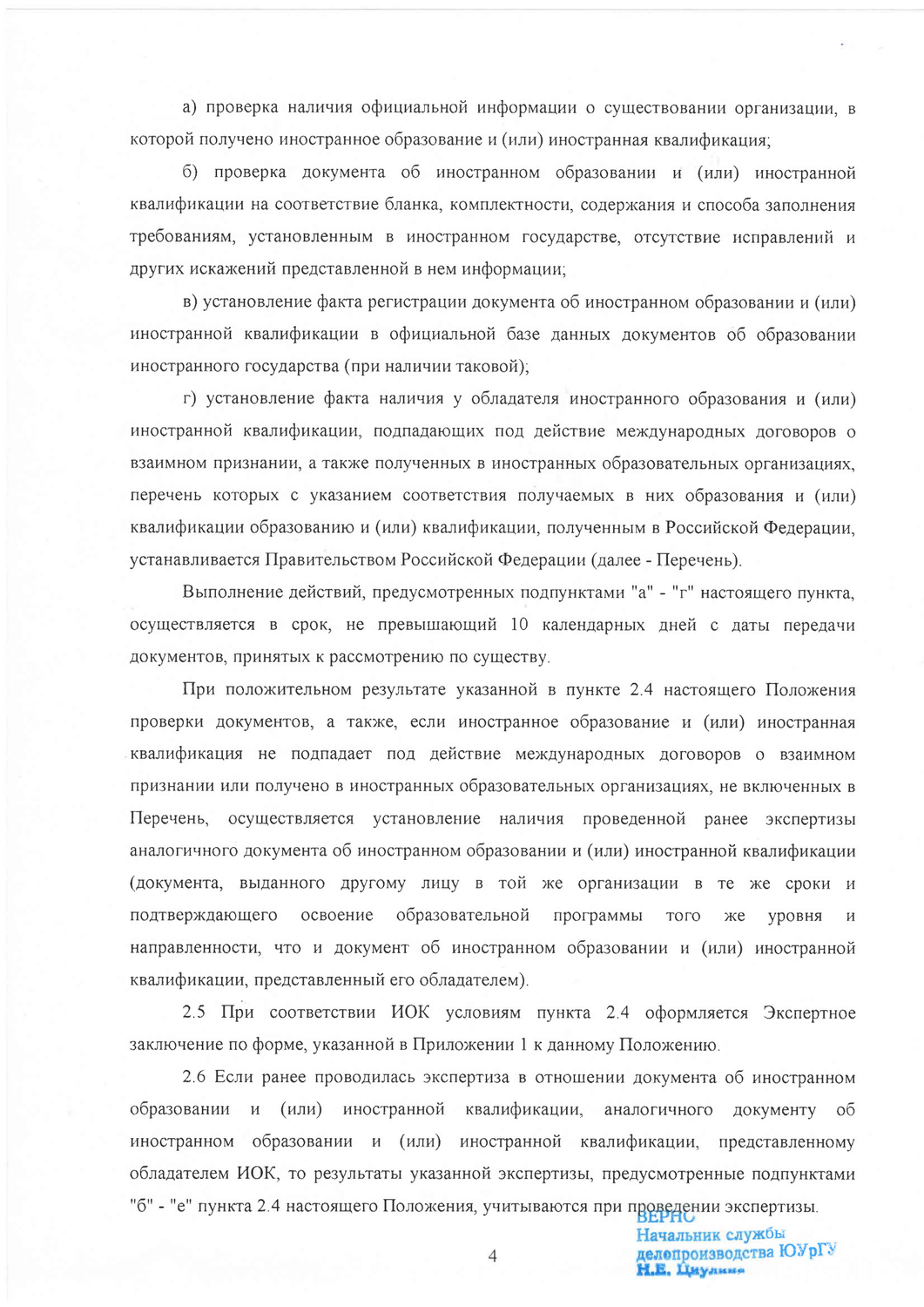2.7 Если ИОК не отвечают условиям п. 2.4 настоящего Положения организуется и проводится экспертиза ИОК.

2.8 Экспертиза ИОК основывается на принципах законности, соблюдения прав и свобод человека и гражданина, независимости эксперта, объективности, всесторонности и полноты исследований, а также на положениях и рекомендациях международной практики и проводится с использованием современных достижений науки и техники.

2.9 Предметом и содержанием экспертизы являются:

а) установление соответствия образовательной программы, указанной в документе об иностранном образовании и (или) иностранной квалификации, представленном обладателем ИОК, образовательной программе, реализуемой в Российской Федерации в соответствии со статьей 12 Федерального закона N 273-ФЗ;

б) установление наличия признания организации, в которой получено иностранное образование и (или) иностранная квалификация, в национальной системе образования иностранного государства;

в) установление наличия у организации, в которой получено иностранное образование и (или) иностранная квалификация, права на осуществление образовательной деятельности по указанной в документе об иностранном образовании и (или) иностранной квалификации образовательной программе на момент его выдачи (при наличии системы лицензирования образовательной деятельности в иностранном государстве на момент выдачи указанного документа);

г) установление наличия у организации, в которой получено иностранное образование  $(MJ)$ иностранная квалификация, аккредитации/аттестации И образовательной программы (направления, квалификации) на момент выдачи документа об иностранном образовании и (или) иностранной квалификации (при наличии системы аккредитации/аттестации в иностранном государстве на момент выдачи указанного документа);

д) проверка соответствия формы обучения обладателя иностранного образования и  $(MJ)$ иностранной квалификации обязательным требованиям, установленным законодательством Российской Федерации к формам обучения по программам соответствующего уровня и направленности;

е) определение соответствующих профессии, специальности и направления подготовки и (или) уровня образования и (или) квалификации, по которым возможно признание в Российской Федерации иностранного образования и (или) иностранной квалификации;

**BEPHO** Начальник службы делопроизводства ЮУрГУ H.R. Huynnus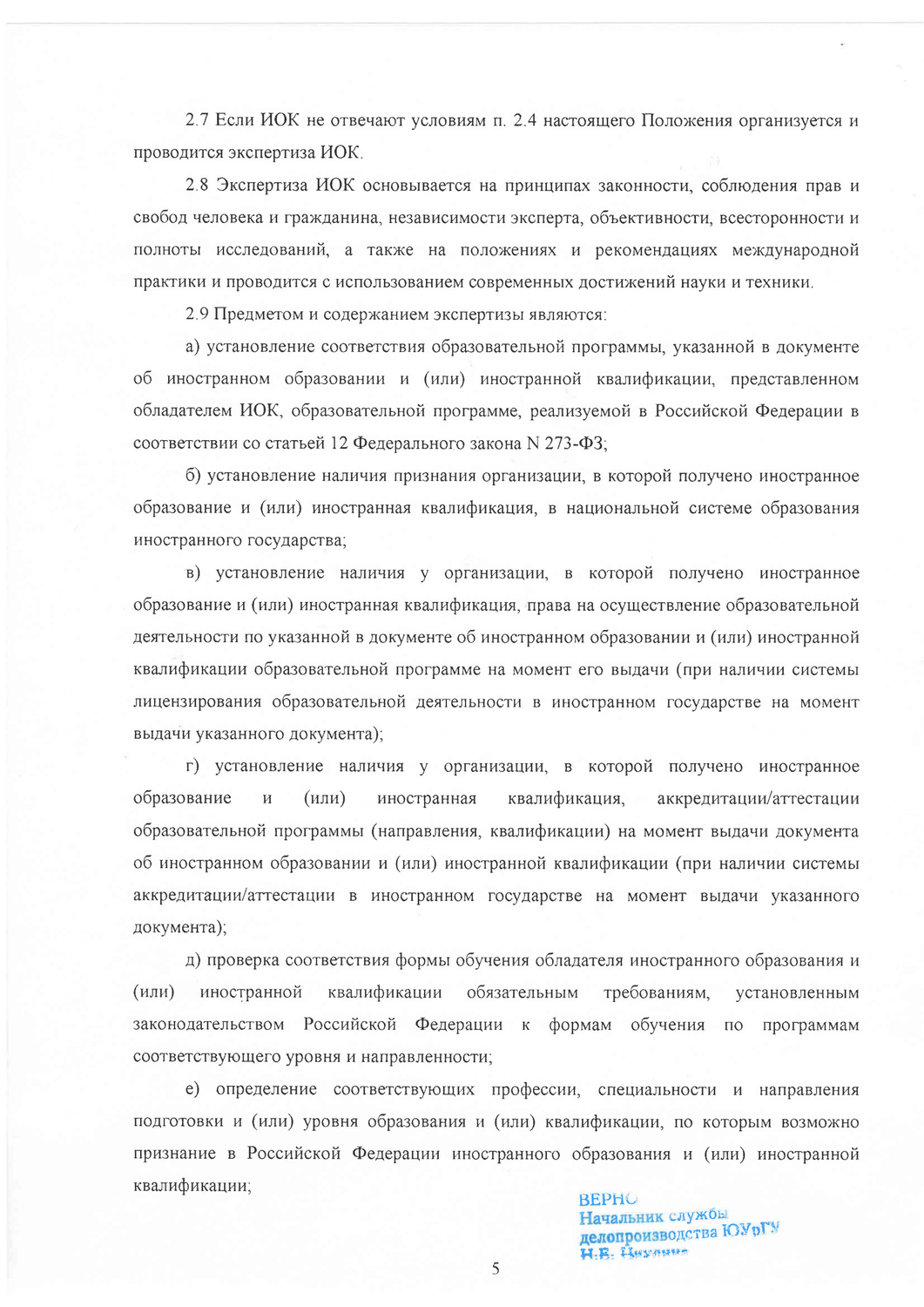ж) определение равноценности академических и (или) профессиональных прав, предоставляемых обладателю иностранного образования и (или) иностранной квалификации в иностранном государстве, в котором получены образование и (или) квалификация. правам, которые предоставляются обладателю соответствующих образования и (или) квалификации в Российской Федерации.

Необходимость проведения указанных действий определяется исходя из объема предоставленных документов.

При проведении экспертизы могут учитываться структура и объем учебных курсов, предметов, дисциплин (модулей), требования к результатам освоения образовательной программы, по завершении освоения которой выдан документ об иностранном образовании и (или) иностранной квалификации, уровня образования и (или) квалификации, которые он подтверждает, а также дополнительные доказательства подготовки обладателя иностранного образования и (или) иностранной квалификации, в том числе документы, подтверждающие обучение и получение представленных для признания иностранного образования и (или) иностранной квалификации, наличие лицензии и (или) аккредитации (аттестации) образовательной программы и (или) организации, выдавшей документ об иностранном образовании и (или) иностранной квалификации, других форм официального признания иностранной организации, выдавшей документ об иностранном образовании и (или) иностранной квалификации, а также другие документы, подтверждающие полученное иностранное образование и (или) иностранную квалификацию, в том числе и о профессиональных навыках.

2.10 Экспертиза проводится в срок, не превышающий 20 календарных дней с даты передачи документов, принятых к рассмотрению по существу, на экспертизу.

2.11 По результатам проведения экспертизы оформляется экспертное заключение, которое должно содержать однозначные выводы:

о признании иностранного образования и (или) иностранной квалификации;

об отказе в признании иностранного образования и (или) иностранной квалификации.

 $2.12$ При необходимости направляются соответствующие запросы образовательную организацию, в которой получено иностранное образование и (или) иностранная квалификация, и (или) в орган управления в сфере образовании, в ведении которого находится указанная образовательная организация, о предоставлении сведений, характеризующих содержание образования, форму получения образования, признание иностранного образования и (или) иностранной квалификации, в государстве, в котором получены иностранное образование и (или) иностранная квалификация, а также

6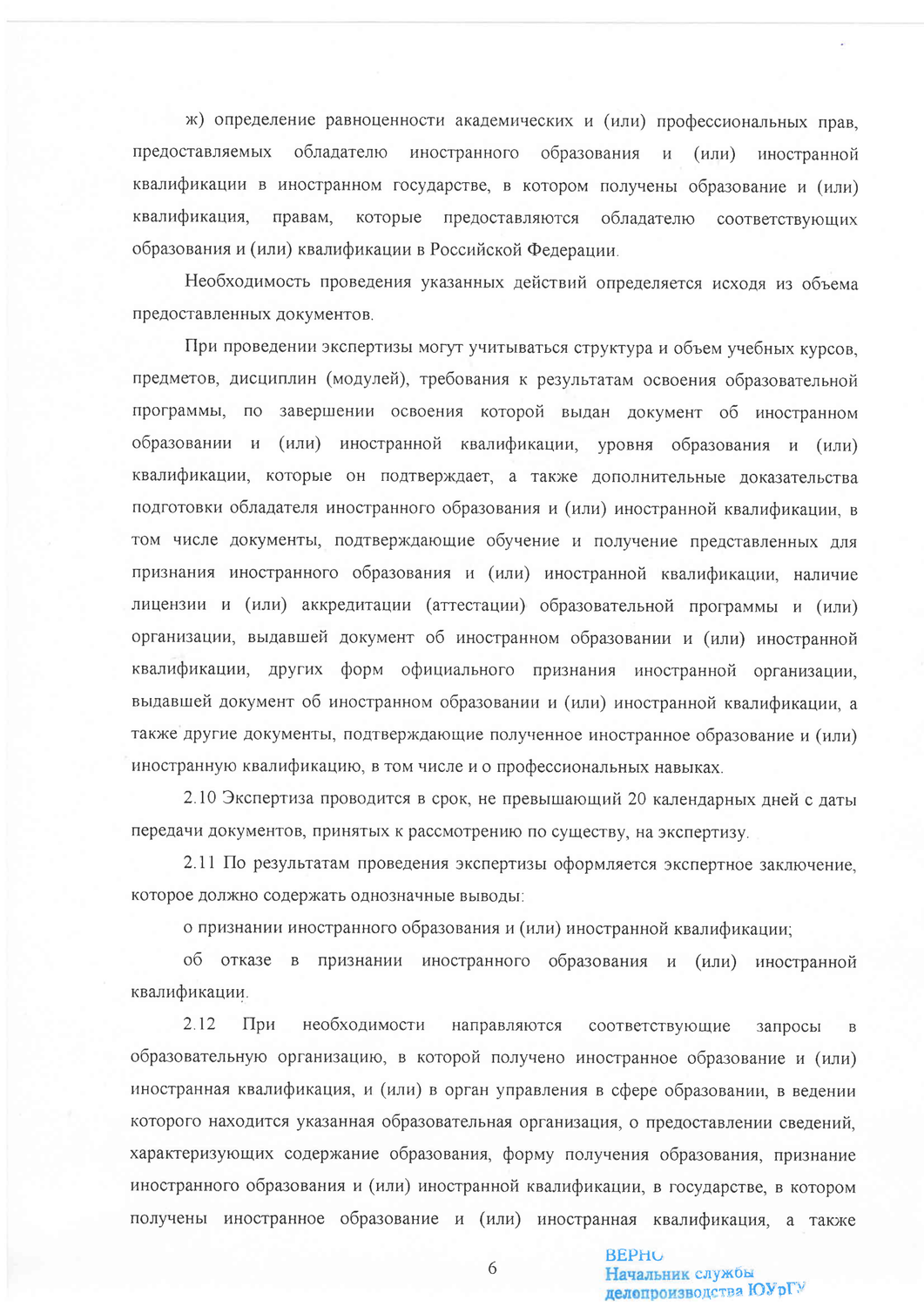академические или профессиональные права, которыми наделяются обладатели иностранного образования и (или) иностранной квалификации в стране получения.

2.13 Если по результатам экспертизы установлена возможность признания иностранного образования и (или) иностранной квалификации, готовится Экспертное заключение о признании иностранного образования и (или) иностранной квалификации.

2.14 При подаче заявления в форме электронного документа с использованием информационно-телекоммуникационных сетей общего пользования, подготавливается предварительное экспертное заключение, после предоставления всех необходимых документов (включая заверенные в установленном порядке копии и переводы на русский язык в случаях, предусмотренных пунктом 2.2 настоящего Положения), представляемыми обладателем ИОК оригиналов осуществляется их сверка и выдается окончательное Экспертное заключение.

2.15 Если по результатам сверки, указанной в пункте 2.14 настоящего Положения, установлена возможность признания иностранного образования и (или) иностранной квалификации, выполняется действие, указанное в пункте 2.13 настоящего Положения.

2.16 Если по результатам экспертизы установлена невозможность признания иностранного образования и (или) иностранной квалификации, готовится Экспертное заключение об отказе в признании иностранного образования и (или) иностранной квалификации.

2.17 Оригинал Экспертного заключения передаётся в отдел кадров студентов (отдел кадров работников) и помещается в личное дело обучающегося (сотрудника).

2.18 Сканированная копия Экспертного заключения хранится в Экспертном центре оценки документов об образовании по установленным правилам.

2.19 Обладатель ИОК оплачивает стоимость экспертизы по признанию в размере платы, устанавливаемой университетом.

2.20 Процедура признания в Университете не проводится при предоставлении обладателем ИОК Свидетельства о признании иностранного образования и/или иностранной квалификации, выданного Федеральной службой по надзору в сфере образования науки (Рособрнадзор).

2.21 Процедура признания в Университете не проводится для обладателей ИОК, которые имеют идентичный уровень российского образования и (или) квалификации и иностранного образования и/или квалификации (включая степень Ph.D), признаются одновременно обладателями российского и иностранного образования и/или квалификации (степени).

> Начальник службы делопроизводства ЮУрГУ FR. Huysses

 $7\phantom{.0}$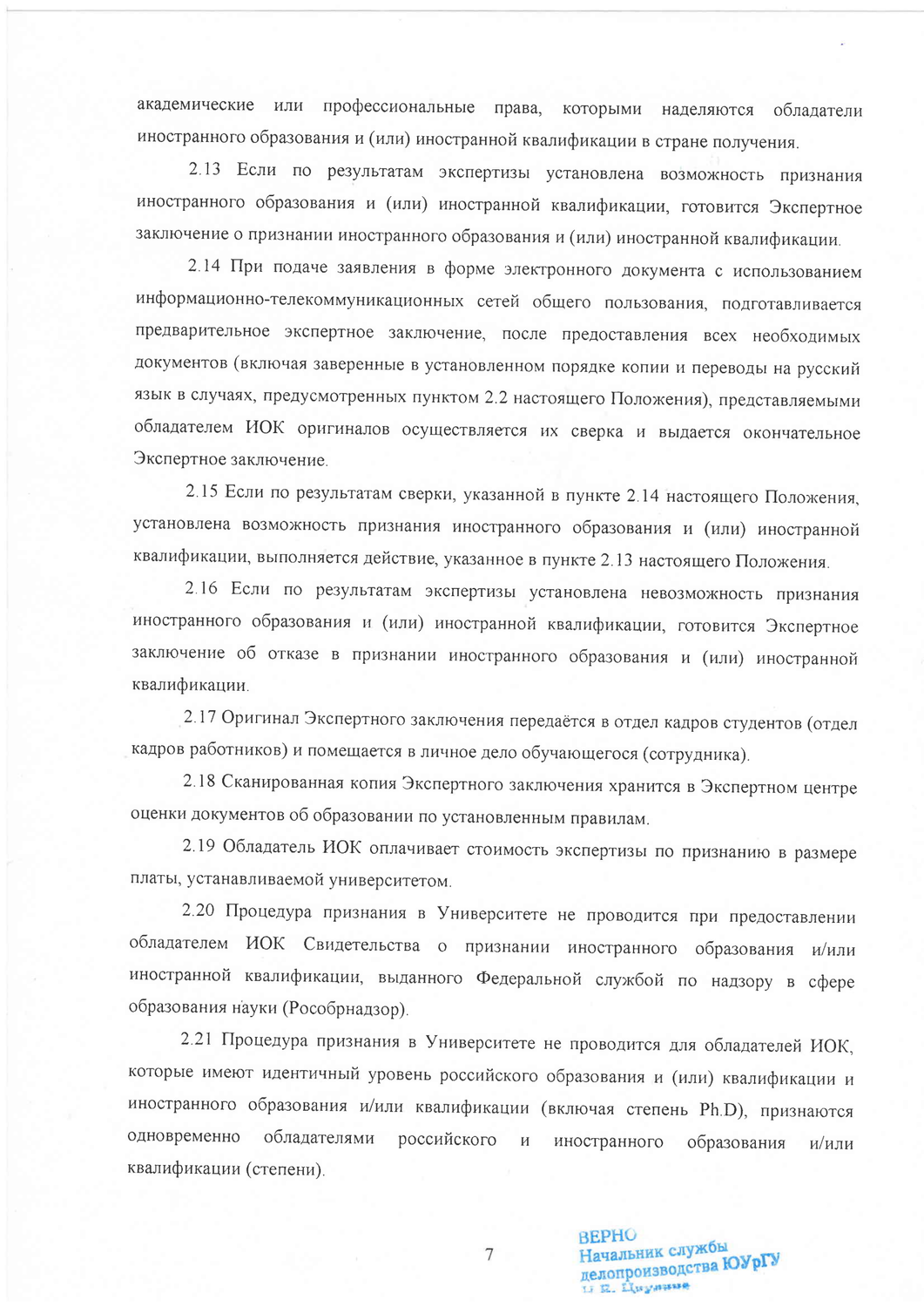2.22 При приеме на обучение или доступе к профессиональной деятельности в Университете может оформляться предварительное решение о признании, после чего продолжается экспертиза, предусмотренная порядком настоящего Положения, по итогам которой окончательное решение может быть изменено. В случае оформления предварительного решения обладатель ИОК предоставляет в Университет расписку об ознакомлении с тем, что решение является предварительным и может быть изменено по результатам полной проверки документов.

d

Начальник ЭЦОДО УМС

В.А. Шарманова EPH Начальник службы делопроизводства ЮУрГУ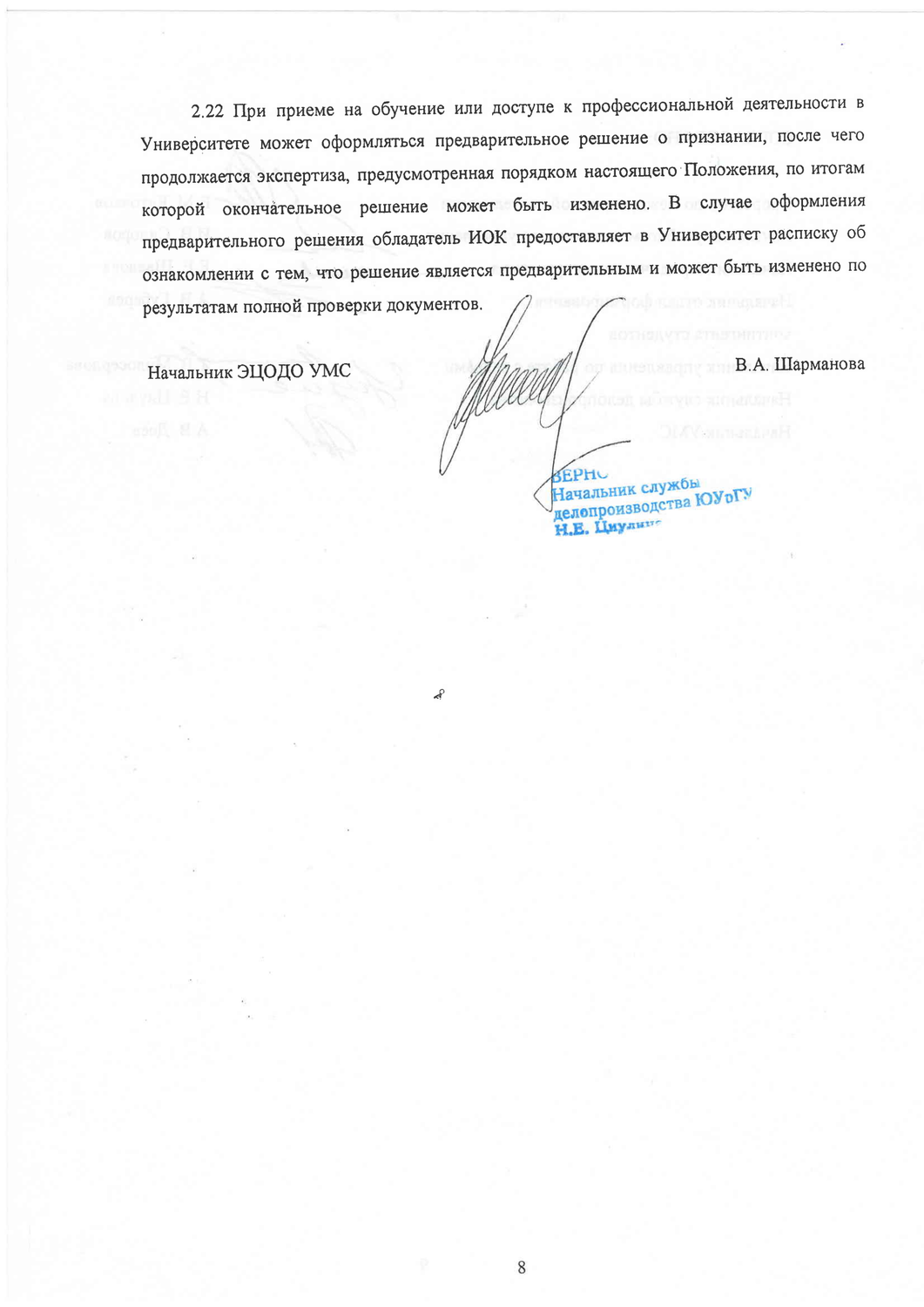#### COFJIACOBAHO: NATIONAL COFJIACOBAHO:

Проректор по международной деятельности Начальник учебно-методического управления Начальник юридического управления Начальник отдел формирования контингента студентов Начальник управления по работе с кадрами Начальник службы делопроизводства Начальник УМС

H.E. Livrance

В.М. Каточков И.В. Сидоров Е.Е. Шведова  $\frac{1}{2}$ А.В. Губарев

Т.В. Милосердова Н.Е. Циулина А.В. Деев

9